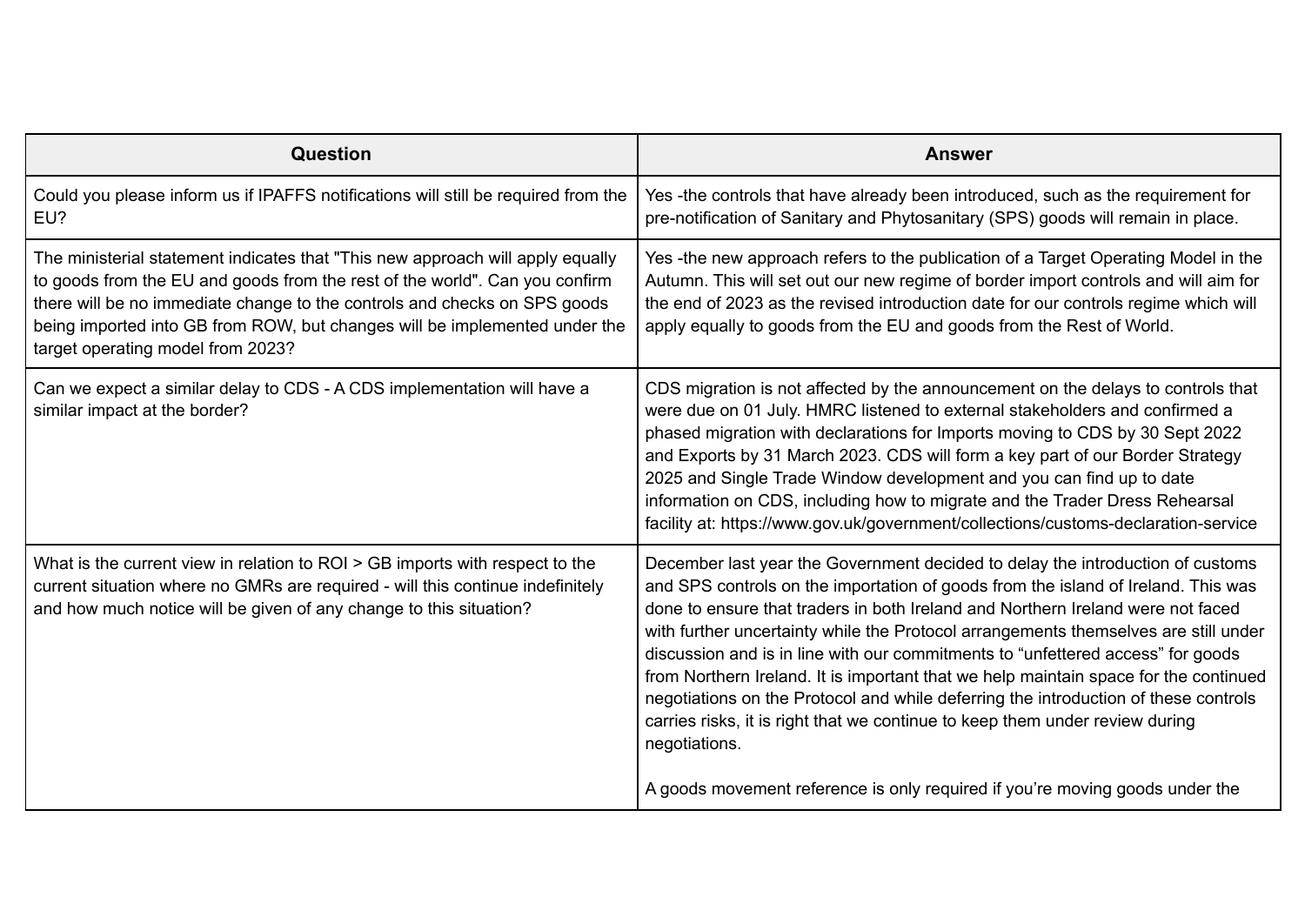|                                                                                                                                                                                                                                                                                                                   | Common Transit Convention using a Transit Accompanying Document. You can<br>find more information here:<br>https://www.gov.uk/guidance/check-how-to-move-goods-through-ports-that-use-the<br>-goods-vehicle-movement-service                                                                                                                                                                                                                                                                                                                                                                                                                                                                                                                                                                                                                                                                                                                                                                                                                                                                                                                                                                              |
|-------------------------------------------------------------------------------------------------------------------------------------------------------------------------------------------------------------------------------------------------------------------------------------------------------------------|-----------------------------------------------------------------------------------------------------------------------------------------------------------------------------------------------------------------------------------------------------------------------------------------------------------------------------------------------------------------------------------------------------------------------------------------------------------------------------------------------------------------------------------------------------------------------------------------------------------------------------------------------------------------------------------------------------------------------------------------------------------------------------------------------------------------------------------------------------------------------------------------------------------------------------------------------------------------------------------------------------------------------------------------------------------------------------------------------------------------------------------------------------------------------------------------------------------|
| How do you intend to manage trading partners concerns about continued<br>discrimination in favour of EU entities versus other countries. How do you<br>intend to ensure that traders actually get ready for the transformations in the<br>UK border, as opposed to "downing tools" in light of this announcement. | The government has always planned to make major improvements to the UK's<br>border, harnessing the use of data, as part of our Border Strategy and ensuring<br>that our controls are proportionate to risk. We are now faced with a range of new<br>challenges from ongoing supply chain disruption as a result of Russia's invasion of<br>Ukraine and wider cost of living pressures. This has led us to conclude that before<br>we make any further changes to controls we need to implement these<br>improvements together with a proportionate, risk based approach to controls to<br>avoid serious disruption to our critical supply chains and ports. We can do this<br>precisely because we now have the power to decide how we manage our own<br>border. We will focus on designing a border that is fit for the future, exploiting<br>technology and minimising administrative burdens. Our engagement with industry<br>will be built on existing work already taking place, including on the UK Single Trade<br>Window - a new digital gateway that will help traders to more easily move goods.<br>We will target the end of 2023 as the revised introduction date for our controls<br>regime. |
| Are we still expected to complete the short version of IPAFFS or could this be<br>reviewed?                                                                                                                                                                                                                       | Yes -existing requirements such as pre-notification on IPAFFS for SPS goods still<br>apply.                                                                                                                                                                                                                                                                                                                                                                                                                                                                                                                                                                                                                                                                                                                                                                                                                                                                                                                                                                                                                                                                                                               |
| Does the new strategy remove the need for BCP infrastructure? Will it be<br>mothballed to 2023 or scrapped?                                                                                                                                                                                                       | To support ports in getting ready for the need to conduct customs and biosecurity<br>controls on<br>goods imported from the EU, in July 2020, the Government announced a £705<br>million<br>funding package for border infrastructure, jobs and technology to ensure that Great                                                                                                                                                                                                                                                                                                                                                                                                                                                                                                                                                                                                                                                                                                                                                                                                                                                                                                                           |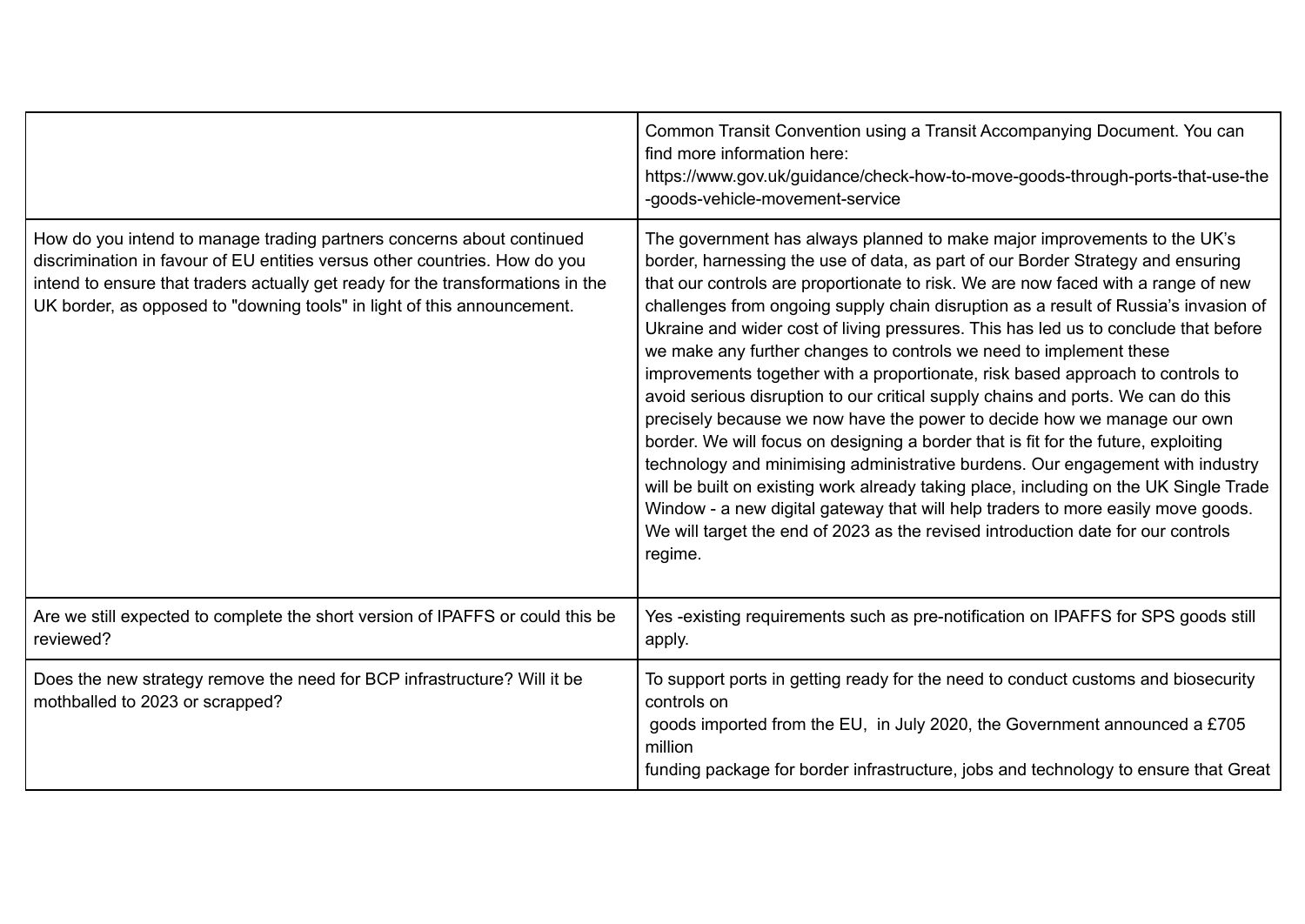|                                                                                                                                                                                                                                                                                                                                                                                                                                                                                                             | Britain's border systems would be fully operational when the UK exited the EU. The<br>new funding included £470 million to build the port and inland infrastructure needed<br>to ensure compliance with new border procedures and controls, including the £200<br>million Port Infrastructure Fund and £270 million for inland infrastructure. A number<br>of these facilities are already being used to implement controls brought in at the<br>start of 2022. We will target the end of 2023 as the revised introduction date for our<br>controls regime.                                                                      |
|-------------------------------------------------------------------------------------------------------------------------------------------------------------------------------------------------------------------------------------------------------------------------------------------------------------------------------------------------------------------------------------------------------------------------------------------------------------------------------------------------------------|----------------------------------------------------------------------------------------------------------------------------------------------------------------------------------------------------------------------------------------------------------------------------------------------------------------------------------------------------------------------------------------------------------------------------------------------------------------------------------------------------------------------------------------------------------------------------------------------------------------------------------|
| Does the deferral on P & R also include chilled meat preparations (as well as<br>chilled meats?)                                                                                                                                                                                                                                                                                                                                                                                                            | Yes -P&R controls on the import of chilled meats from the EU will no longer be<br>introduced from<br>01 July 2022.                                                                                                                                                                                                                                                                                                                                                                                                                                                                                                               |
| The statement suggests the Single Trade Window will be up and running by<br>the end of 2023?<br>How can this be achieved?                                                                                                                                                                                                                                                                                                                                                                                   | We will publish a Target Operating Model in the Autumn that will set out how and<br>when we will introduce an improved global regime of all border import controls. It<br>will be based on a proper assessment of risk, and will harness the power of data<br>and technology. It has always been our intention to use technology and data insight<br>to make border requirements simpler to comply with. We are already working with<br>industry to deliver programmes, such as the UK Single Trade Window, that form<br>part of our Border 2025 strategy:<br>https://www.gov.uk/government/publications/2025-uk-border-strategy |
| With regards to medical nutrition, this is good news as it secures integrity of<br>the supply chain. However, as a medical devices supplier we still have<br>concerns over the proposals with regards to the CE directive which will change<br>to UKCA. There has been no response as of yet to the government<br>consultation that took place last year. The clock is ticking, with concern<br>growing within our industry about preparedness and the lack of notified bodies<br>able to grant UKCA marks. | Manufacturers of medical devices can use either the UKCA (UK Conformity<br>Assessed) marking or the CE marking on devices they place on the GB market<br>until 30 June 2023. From 01 July 2023, a UKCA marking will be required in order to<br>place a device on the GB market. For further advice and assistance, please<br>contact the Medicines and Healthcare products Regulatory Agency (MHRA) at:<br>info@mhra.gov.uk                                                                                                                                                                                                      |
| Do IPAFFS pre-notifications for imports from the EU that came in from Jan 1st<br>still apply?                                                                                                                                                                                                                                                                                                                                                                                                               | Yes -existing requirements such as pre-notification on IPAFFS for SPS goods still<br>apply.                                                                                                                                                                                                                                                                                                                                                                                                                                                                                                                                      |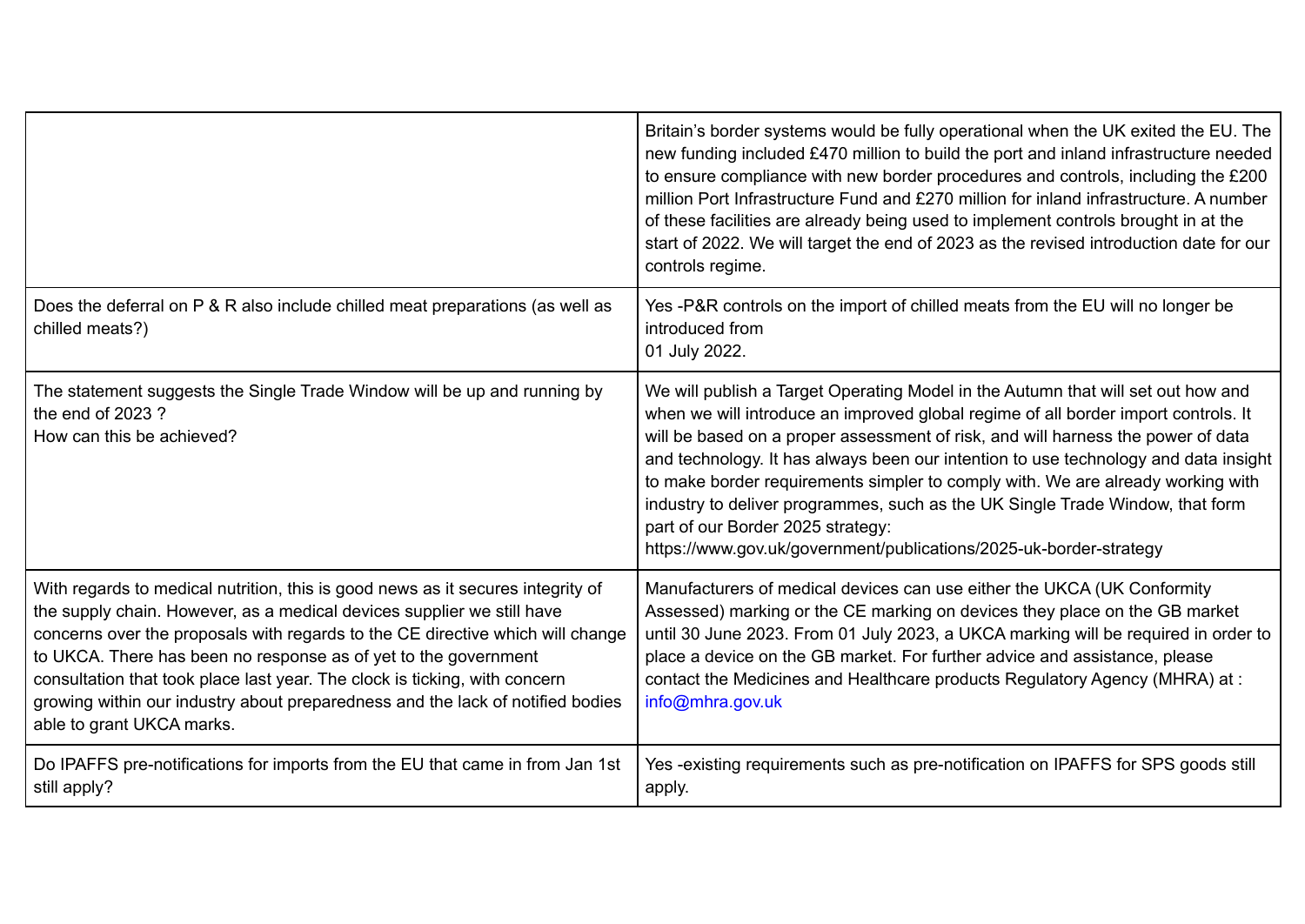| Are checks on Organic goods (due on 1st July) also delayed please?                                                                                                                                                                             | Yes -food and feed certified as organic in the EU will continue to be accepted as<br>organic in Great Britain.                                                                                                                                                                                                                                                                                                                                                                                                                                                                                                                                                                                                                                                                            |
|------------------------------------------------------------------------------------------------------------------------------------------------------------------------------------------------------------------------------------------------|-------------------------------------------------------------------------------------------------------------------------------------------------------------------------------------------------------------------------------------------------------------------------------------------------------------------------------------------------------------------------------------------------------------------------------------------------------------------------------------------------------------------------------------------------------------------------------------------------------------------------------------------------------------------------------------------------------------------------------------------------------------------------------------------|
| What is the impact of today's announcement on the previous decision to<br>extend staged customs controls for goods moving from ROI and NI to GB. Is it<br>also the case that customs controls will not now be introduced to such<br>movements? | There is currently no change for goods moving from ROI and NI to GB. In<br>December last year, the Government decided to delay the introduction of customs<br>and SPS controls on the importation of goods from the Island of Ireland. This was<br>done to ensure that traders in both Ireland and Northern Ireland were not faced<br>with further uncertainty while the Protocol arrangements themselves are still under<br>discussion and is in line with our commitments to "unfettered access" for goods<br>from Northern Ireland. It is important that we help maintain space for the continued<br>negotiations on the Protocol, so it is right that we continue to keep them under<br>review during negotiations. A further decision on these arrangements will be made<br>shortly. |
| Will these changes also apply to imports into NI from the UK?                                                                                                                                                                                  | This decision does not affect the Government's position on, or the operation of, the<br>Northern Ireland Protocol. The UK Government is committed to ensuring that<br>goods continue to move from Northern Ireland to Great Britain with as little friction<br>as possible.                                                                                                                                                                                                                                                                                                                                                                                                                                                                                                               |
| Will organic certificates still be required per consignment for EU imports from<br>01 July 2022?                                                                                                                                               | No-organic products imported from the EU will no longer require a certificate of<br>inspection (COI) from 01 July 2022.                                                                                                                                                                                                                                                                                                                                                                                                                                                                                                                                                                                                                                                                   |
| Does this mean we no longer need to create IPAFFS entries until further<br>notice?                                                                                                                                                             | No -existing requirements such as pre-notification on IPAFFS for SPS goods still<br>apply.                                                                                                                                                                                                                                                                                                                                                                                                                                                                                                                                                                                                                                                                                                |
| As a partial aside, with regards to the Single Trade Window - will this require<br>changes to the upcoming CDS datasets already published?                                                                                                     | The UK Single Trade Window will provide a single point of entry into UK<br>government systems helping the trader manage declarations more easily. We set<br>out more information on how the Single Trade Window will interact with existing<br>systems and processes in a discussion paper published here:<br>https://www.gov.uk/government/publications/uk-single-trade-window-discussion-pa<br>per/uk-single-trade-window-policy-discussion-paper                                                                                                                                                                                                                                                                                                                                       |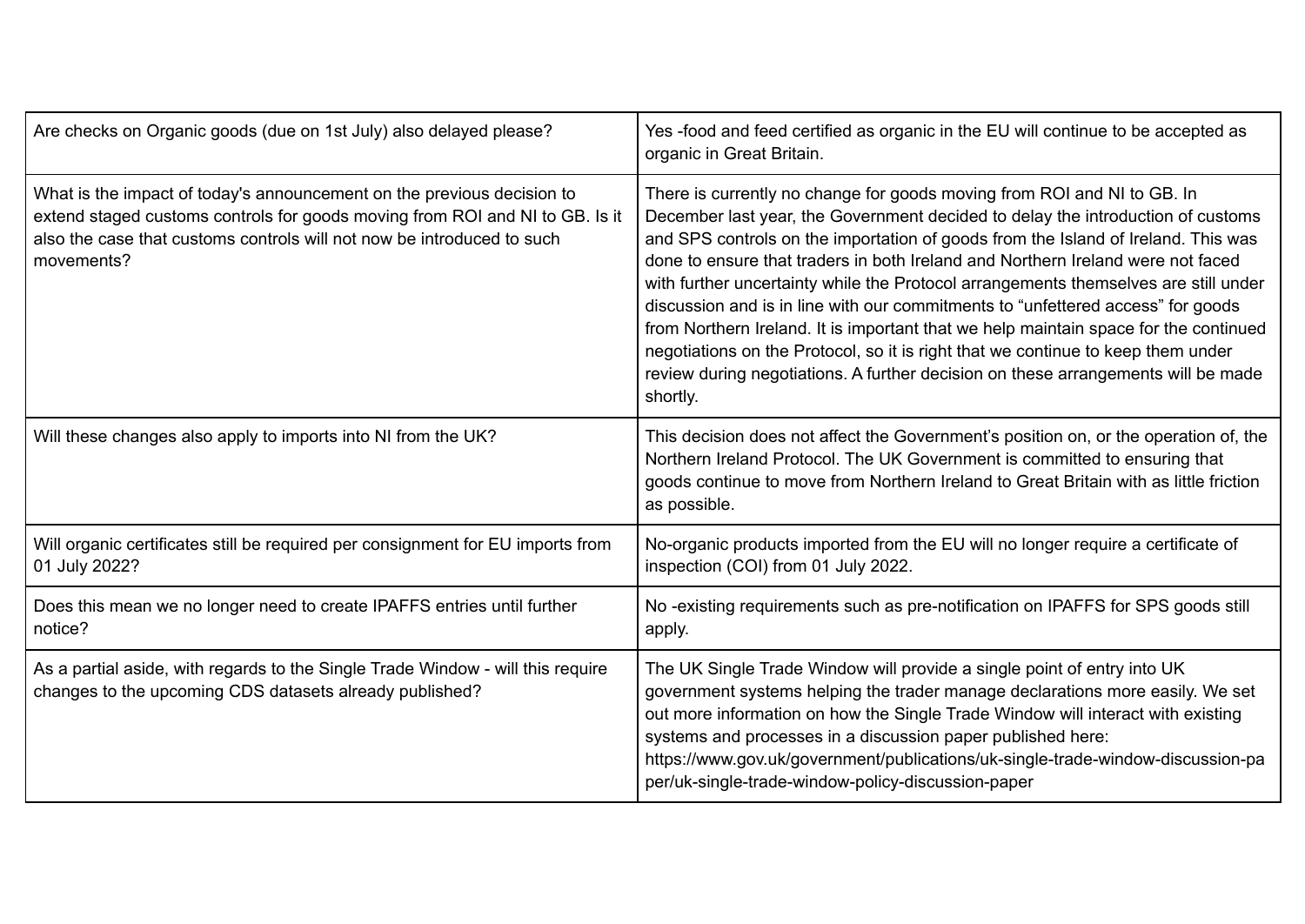| I don't understand what "Not just another delay" means? When will we have<br>any controls on imports - not clear?                          | The government has always planned to make major improvements to the UK's<br>border, harnessing the use of data, as part of our Border Strategy and ensuring<br>that our controls are proportionate to risk. We are now faced with a range of new<br>challenges from ongoing supply chain disruption as a result of Russia's invasion of<br>Ukraine and wider cost of living pressures. This has led us to conclude that before<br>we make any further changes to controls we need to implement these<br>improvements together with a proportionate, risk based approach to controls to<br>avoid serious disruption to our critical supply chains and ports. We can do this<br>precisely because we now have the power to decide how we manage our own<br>border. We will target the end of 2023 as the revised introduction date for our<br>controls regime. |
|--------------------------------------------------------------------------------------------------------------------------------------------|--------------------------------------------------------------------------------------------------------------------------------------------------------------------------------------------------------------------------------------------------------------------------------------------------------------------------------------------------------------------------------------------------------------------------------------------------------------------------------------------------------------------------------------------------------------------------------------------------------------------------------------------------------------------------------------------------------------------------------------------------------------------------------------------------------------------------------------------------------------|
| Any updates to medicines?                                                                                                                  | From 01 January 2022, imports of all products of animal origin (POAO), certain<br>animal by-products (ABP), regulated plants and plant products have required<br>pre-notification via IPAFFS (Imports of Products, Animals, Food and Feed System)<br>and this remains in place. However, if a medicinal product has a licence under<br>medicine legislation issued by the Medicines and Healthcare products Regulatory<br>Agency (MHRA) or Veterinary Medicines Directorate (VMD), or a CE mark, then<br>the product is exempt from this requirement. This also applies to products that are<br>not finished medicines, as finished medicines are not subject to SPS controls. The<br>controls which were planned for introduction from July 2022 such as the<br>requirement for SPS checks on EU imports, will no longer be introduced.                     |
| Will the Target Operating Model include more than just the delayed import<br>procedures? Will there be a vision of future border strategy? | We will publish a Target Operating Model in the Autumn that will set out our new<br>regime of border import controls and will target the end of 2023 as the revised<br>introduction date for our controls regime. The Target Operating Model will be based<br>on a proper assessment of risk, with a proportionate, risk-based and<br>technologically advanced approach to controls. This includes the Single Trade<br>Window which will start to be delivered from 2023, the creation of an Ecosystem of<br>Trust between government and industry, and other transformational projects as                                                                                                                                                                                                                                                                   |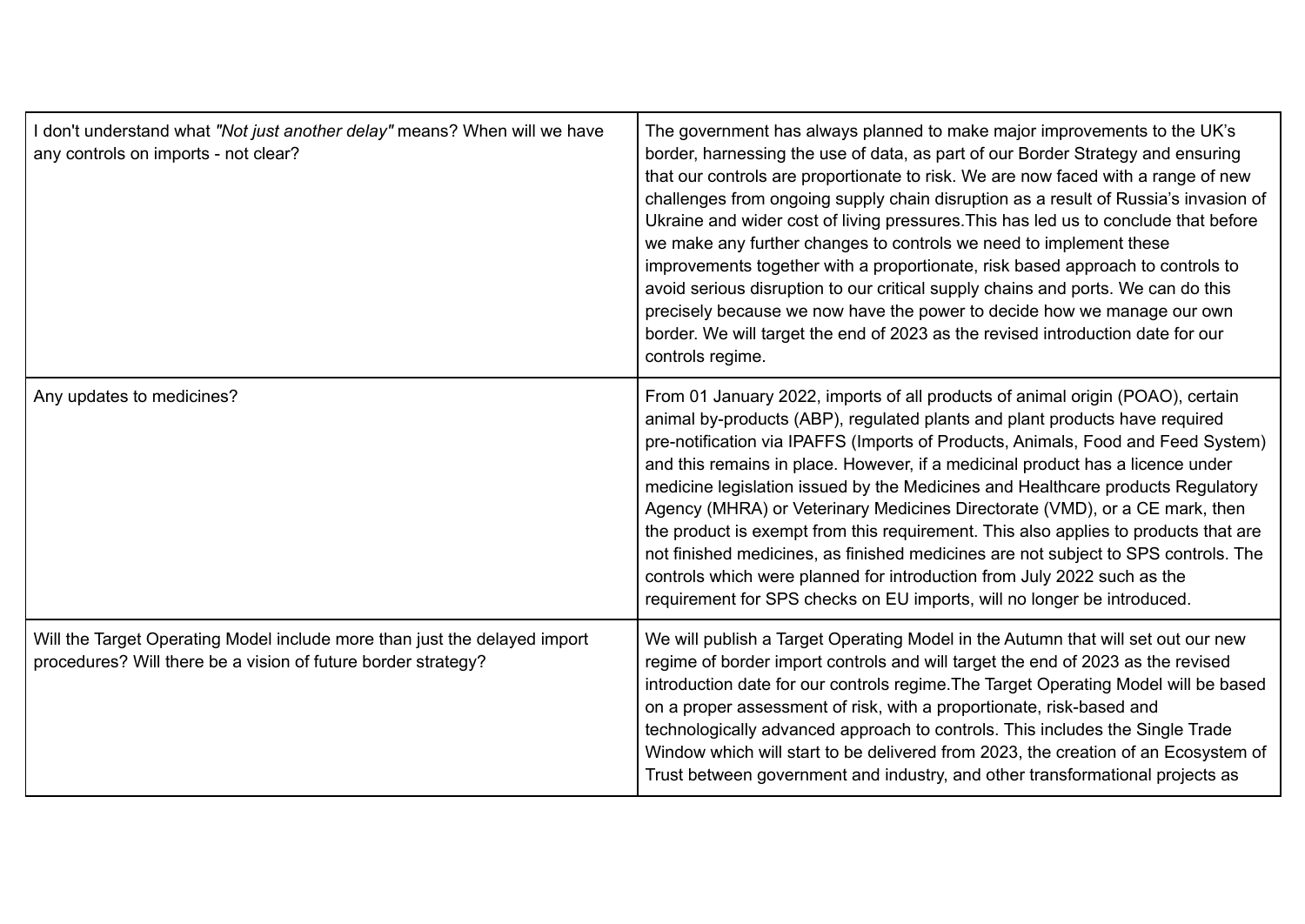|                                                                                                                                                           | part of our 2025 Borders Strategy.                                                                                                                                                                                                                                                                                                                                                                               |
|-----------------------------------------------------------------------------------------------------------------------------------------------------------|------------------------------------------------------------------------------------------------------------------------------------------------------------------------------------------------------------------------------------------------------------------------------------------------------------------------------------------------------------------------------------------------------------------|
| The statement says: "A requirement for further health certification and SPS<br>checks for EU imports will not be introduced "-does this mean at any time? | No further import controls on EU goods will be introduced this year. We will publish<br>a Target Operating Model in the Autumn that will set out our new regime of border<br>import controls and will target the end of 2023 as the revised introduction date for<br>our controls regime.                                                                                                                        |
| Is this going to be reviewed at the end of 2022?                                                                                                          | We will publish a Target Operating Model in the Autumn that will set out our new<br>regime of border import controls.                                                                                                                                                                                                                                                                                            |
| Are certificates for organics also pushed back?                                                                                                           | No-organic products imported from the EU will no longer require a certificate of<br>inspection (COI)<br>from 01 July 2022.                                                                                                                                                                                                                                                                                       |
| Hi, do you know when you will be able to share the draft legislation to make<br>these changes, so we can check it covers everything we need?              | We will publish a Target Operating Model in the Autumn that will set out how and<br>when we will introduce an improved global regime of border import controls. The<br>new Target Operating Model will be based on a better assessment of risk and will<br>harness the power of data and technology. We will be engaging with industry<br>throughout the process and will share further details when we have it. |
| Are entry summary declarations (EXS) still required from July?                                                                                            | No - there is no longer a requirement for entry summary (ENS) safety and security<br>declarations on EU imports from 01 July 2022.                                                                                                                                                                                                                                                                               |
| Does this also relate to goods containing POAO and IPAFFS notifications and<br><b>Export Health certificates?</b>                                         | There will no longer be a requirement for checks of POAO imports from the EU into<br>GB from 01 July 2022 and also no requirement for Export Health Certificates from<br>01 July 2022. However, existing requirements introduced on 01 January 2022 such<br>as the pre-notification on IPAFFS for SPS goods will still apply.                                                                                    |
| There are SPS products that require pre-notification IPAFFS entries starting<br>from July. Is this postponed as well?                                     | Defra still require pre-notification of SPS imports into the IPAFFS system which has<br>been mandatory since<br>01 January 2022.                                                                                                                                                                                                                                                                                 |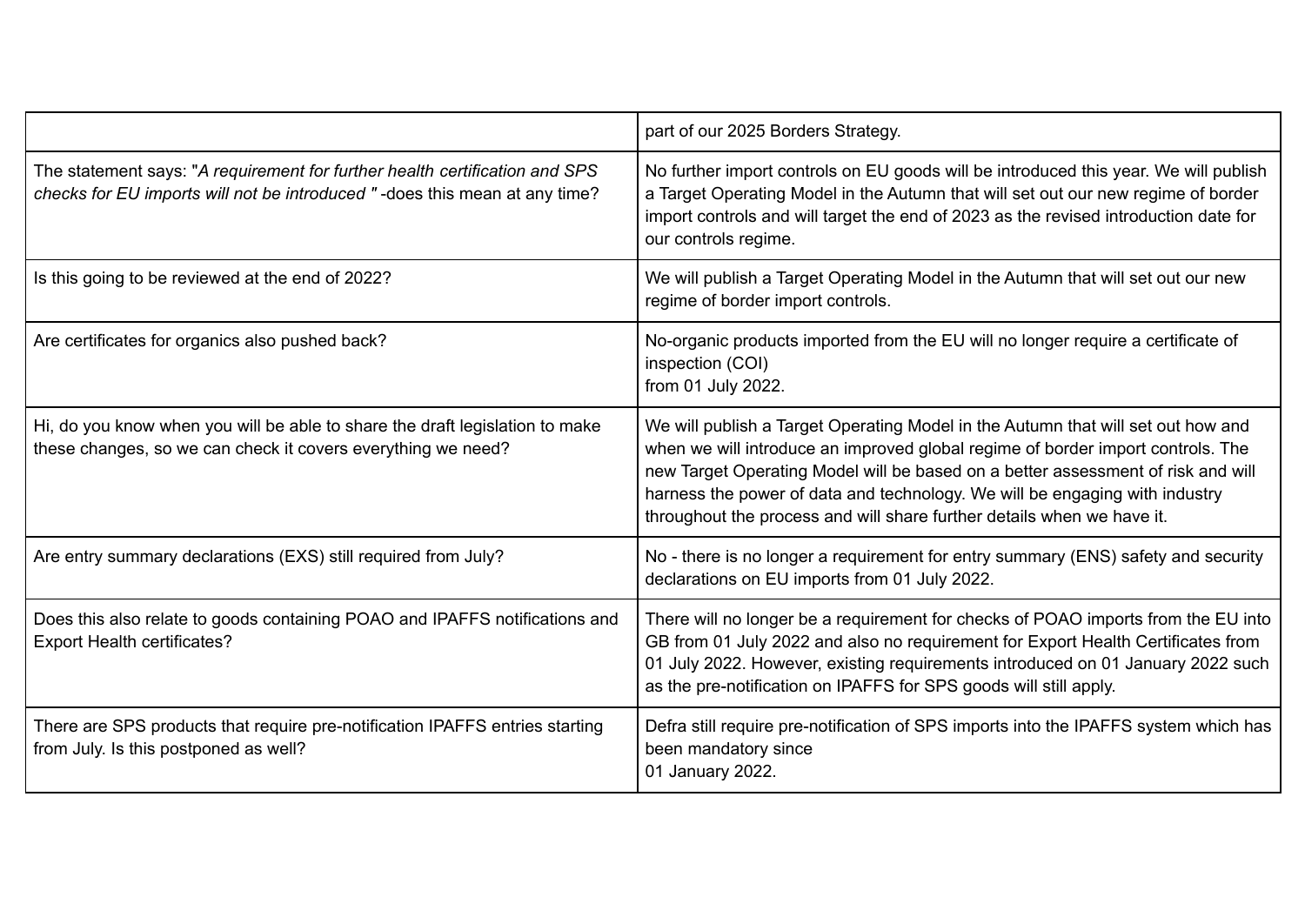| The question I will be asked by Members will be regarding compensation/ not<br>just for infrastructure but employing staff etc who are in all probability not<br>required. This will inevitably lead to questions regarding redundancy payments<br>etc. | We will continue to work with ports, individual Port Health Authorities and local<br>stakeholders to understand the implications of this decision and to address any<br>issues or concerns you may have.                                                                                                                                                                                                                                                                                                                                                                                                                                                                                                                                                                                                                                                                                                            |
|---------------------------------------------------------------------------------------------------------------------------------------------------------------------------------------------------------------------------------------------------------|---------------------------------------------------------------------------------------------------------------------------------------------------------------------------------------------------------------------------------------------------------------------------------------------------------------------------------------------------------------------------------------------------------------------------------------------------------------------------------------------------------------------------------------------------------------------------------------------------------------------------------------------------------------------------------------------------------------------------------------------------------------------------------------------------------------------------------------------------------------------------------------------------------------------|
| Will this have any particular impact on import / export of medicinal products?                                                                                                                                                                          | The decision taken yesterday only relates to import controls. The import controls<br>that have already been introduced since 01 January 2021 will remain in place.<br>No further import controls will be introduced this year.                                                                                                                                                                                                                                                                                                                                                                                                                                                                                                                                                                                                                                                                                      |
| What about West Coast ports?                                                                                                                                                                                                                            | This announcement does not apply to movements on West Coast ports because<br>movements between the Island of Ireland/Northern Ireland and GB are not covered<br>by this decision. This is because in December last year, the Government decided<br>to delay the introduction of customs and SPS controls on the importation of goods<br>from the Island of Ireland. This was done to ensure that traders in both Ireland and<br>Northern Ireland were not faced with further uncertainty while the Protocol<br>arrangements themselves are still under discussion and is in line with our<br>commitments to "unfettered access" for goods from Northern Ireland. It is important<br>that we help maintain space for the continued negotiations on the Protocol, so it is<br>right that we continue to keep them under review during negotiations. A further<br>decision on these arrangements will be made shortly. |
| Impact of today's announcement on Irish Sea goods transit?                                                                                                                                                                                              | This decision does not affect the Government's position on, or the operation of, the<br>Northern Ireland Protocol. The UK Government is committed to ensuring that<br>goods continue to move from Northern Ireland to Great Britain with as little friction<br>as possible. From 1 January 2021, all goods in free circulation in Northern Ireland<br>moving directly from Northern Ireland to Great Britain qualify for unfettered access<br>so long as they are not moved for an avoidance purpose. There are some limited<br>exceptions for goods subject to international obligations binding on the UK and the<br>$EU$ – such as the movement of endangered species – or goods under a customs<br>special procedure. In December last year the Government decided to delay the                                                                                                                                 |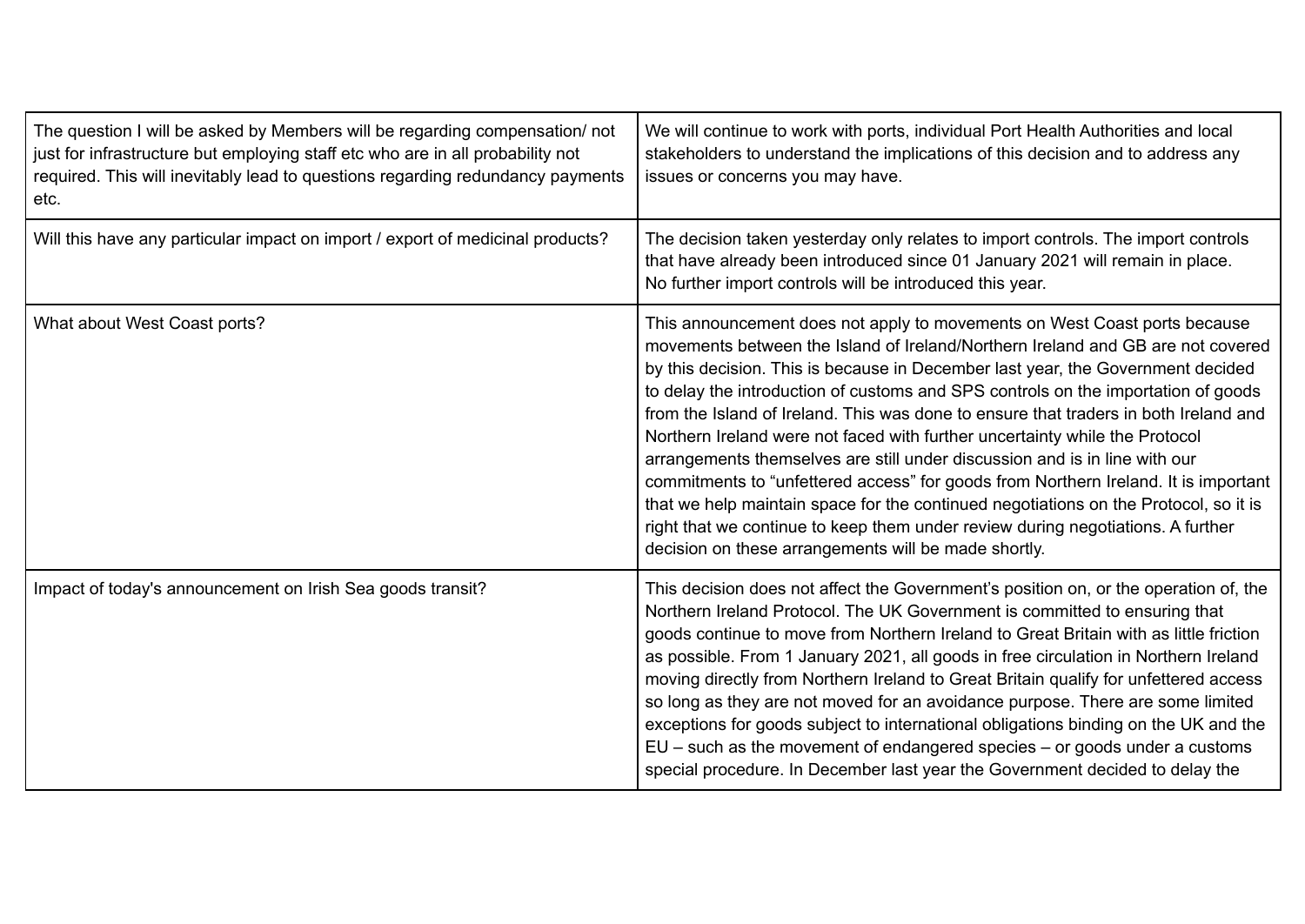|                                                                                                                                                                                                                                                                                                            | introduction of customs and SPS controls on the importation of goods from the<br>island of Ireland. This was done to ensure that traders in both Ireland and Northern<br>Ireland were not faced with further uncertainty while the Protocol arrangements<br>themselves are still under discussion and is in line with our commitments to<br>"unfettered access" for goods from Northern Ireland. It is important that we help<br>maintain space for the continued negotiations on the Protocol, so it is right that we<br>continue to keep them under review during negotiations. A further decision on<br>these arrangements will be made shortly. |
|------------------------------------------------------------------------------------------------------------------------------------------------------------------------------------------------------------------------------------------------------------------------------------------------------------|-----------------------------------------------------------------------------------------------------------------------------------------------------------------------------------------------------------------------------------------------------------------------------------------------------------------------------------------------------------------------------------------------------------------------------------------------------------------------------------------------------------------------------------------------------------------------------------------------------------------------------------------------------|
| May we ask if this increases the emphasis on the ecosystem of trust pilots?                                                                                                                                                                                                                                | Yes -as set out in the 2025 UK Border Strategy, the Government is looking to use<br>data, technology and trusted relationships to deliver robust upstream compliance<br>which would allow processes to be moved away from the frontier and facilitate<br>improved flow of goods. This Ecosystem of Trust concept will be delivered in<br>partnership with users of the border and the border industry to develop a world<br>leading technology enabled border.                                                                                                                                                                                      |
| Assume this applies to controls for animals for the pet trade, e.g. ornamental<br>fish?                                                                                                                                                                                                                    | Yes                                                                                                                                                                                                                                                                                                                                                                                                                                                                                                                                                                                                                                                 |
| It was suggested almost two years ago that checks on imported goods were at<br>the discretion of the UK government. Very disappointing that it has taken this<br>long for the Government to wake up to the reality. A lot of time, effort and<br>money has been invested to get to where we currently are. | We want to ensure that businesses and their customers are supported through<br>ongoing supply chain disruption and cost of living pressures. It would not be right to<br>make changes at the moment that could inadvertently create further risks within<br>critical supply chains.                                                                                                                                                                                                                                                                                                                                                                 |
| Will the planned implementation date for CDS and the decommissioning of<br>CHIEF still continue, or will these planned dates also be updated?                                                                                                                                                              | CDS migration is not affected by the announcement on delays to controls that were<br>due on July 1st. HMRC listened to external stakeholders and have confirmed a<br>phased migration with declarations for Imports moving to CDS by 30 Sept 2022<br>and Exports by 31 March 2023. CDS will form a key part of our Border Strategy<br>2025 and Single Trade Window development and you can find up to date<br>information on CDS, including how to migrate and the Trader Dress Rehearsal<br>facility at: https://www.gov.uk/government/collections/customs-declaration-service                                                                     |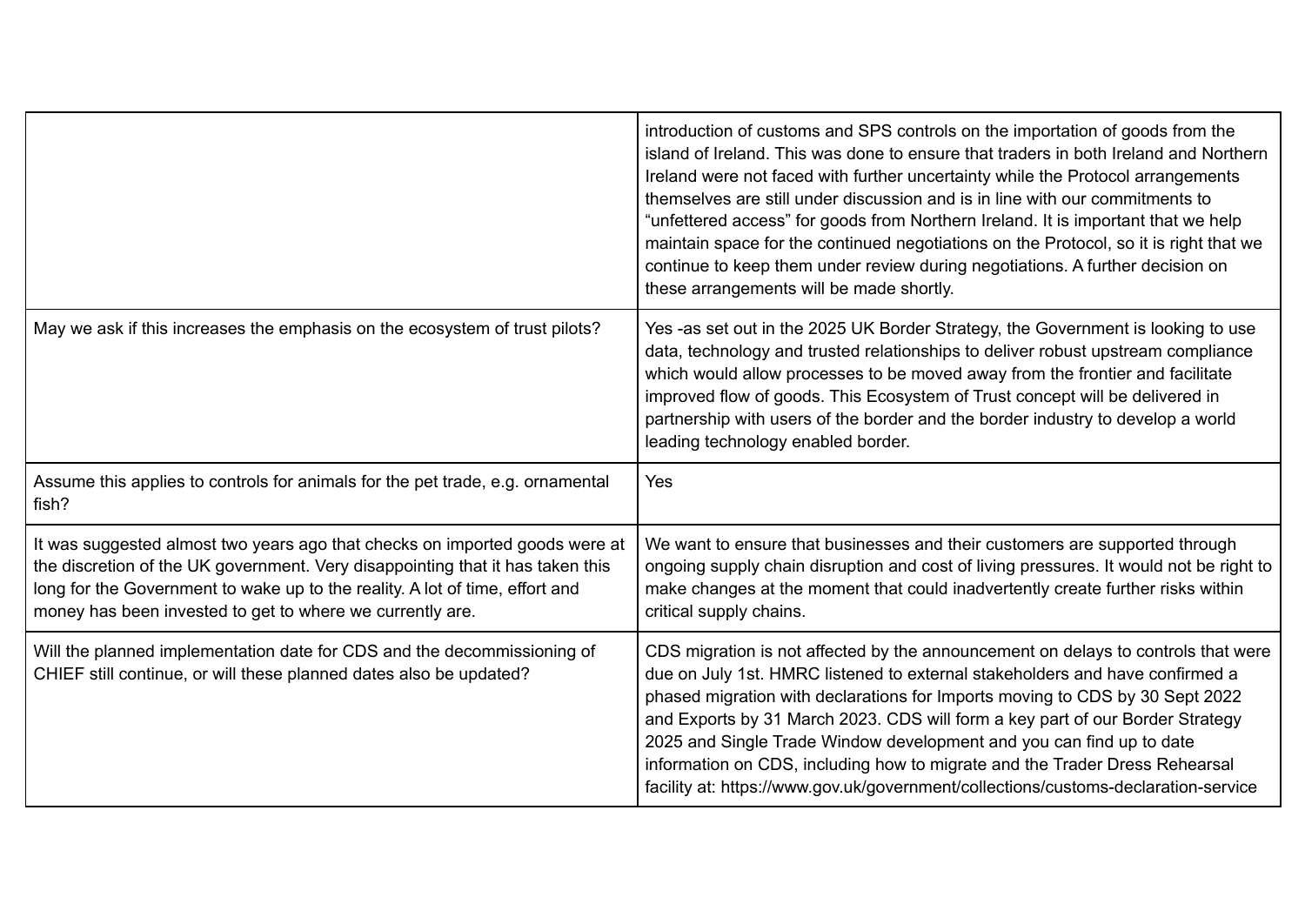| So not introducing pre-notification documentation for goods from Ireland?                                                                             | Yes - In December last year the Government decided to delay the introduction of<br>customs and SPS controls on the importation of goods from the island of Ireland.<br>This was done to ensure that traders in both Ireland and Northern Ireland were not<br>faced with further uncertainty while the Protocol arrangements themselves are still<br>under discussion and is in line with our commitments to "unfettered access" for<br>goods from Northern Ireland. It is important that we help maintain space for the<br>continued negotiations on the Protocol, so it is right that we continue to keep them<br>under review during negotiations. A further decision on these arrangements will be<br>made shortly. |
|-------------------------------------------------------------------------------------------------------------------------------------------------------|------------------------------------------------------------------------------------------------------------------------------------------------------------------------------------------------------------------------------------------------------------------------------------------------------------------------------------------------------------------------------------------------------------------------------------------------------------------------------------------------------------------------------------------------------------------------------------------------------------------------------------------------------------------------------------------------------------------------|
| There are tech solutions using invoices being considered in parts of the<br>government which are struggling for funding confirmation. How to join up? | Please email border.enquiries@cabinetoffice.gov.uk                                                                                                                                                                                                                                                                                                                                                                                                                                                                                                                                                                                                                                                                     |
| There are no further controls on EU imports this year and there will (hopefully)<br>be a change for all in 2024. But what happens in 2023?            | We will publish a Target Operating Model in the Autumn that will set out how and<br>when we will introduce an improved global regime of border import<br>controls. This new regime will apply equally to goods from the EU and goods from<br>the Rest of the World. It will be based on a proper assessment of risk, and will<br>harness the power of data and technology. This includes the Single Trade Window<br>which will start to be delivered from 2023, the creation of an Ecosystem of Trust<br>between Government and industry, and other transformational projects as part of<br>our 2025 Borders Strategy. We will target the end 2023 as the revised introduction<br>date for our controls regime.        |
| How does this fit in with Government strategy on Intellectual Property (IP)<br>exhaustion?                                                            | The government has completed an initial analysis of the recent consultation which<br>can be found here:<br>https://www.gov.uk/government/consultations/uks-future-exhaustion-of-intellectual-<br>property-rights-regime/the-uks-future-regime-for-the-exhaustion-of-ip-rights.<br>Unfortunately, there is not enough data available to<br>understand the economic impact of any of the alternatives to the current UK                                                                                                                                                                                                                                                                                                  |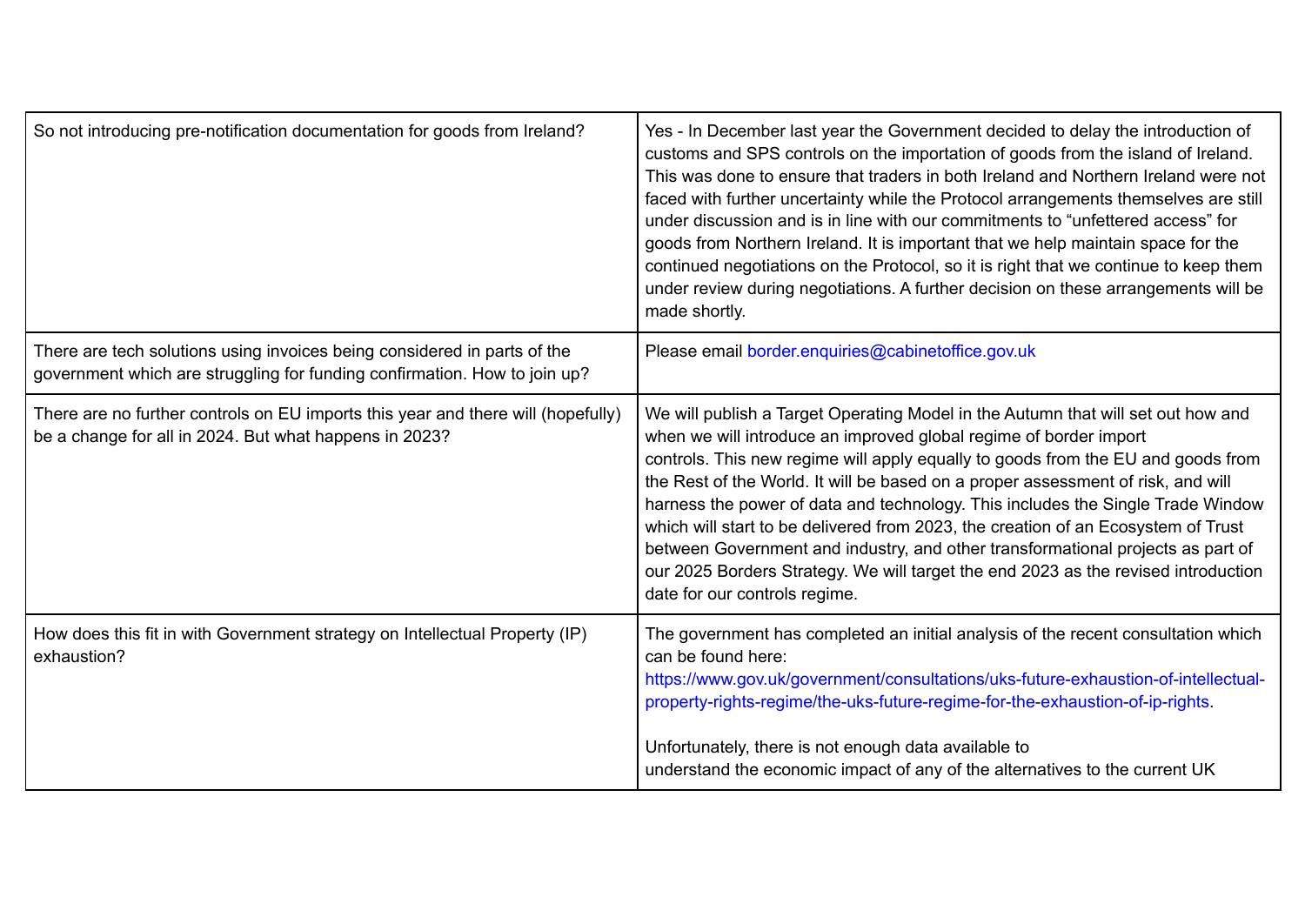|                                                                                                     | regime. As a result, it has not been possible to make a decision based on the<br>criteria originally intended. However, the government remains committed to<br>exploring the opportunities which might come from a change to the regime. Further<br>development of the policy framework needs to happen before reconsidering the<br>evidence and making a decision on the future exhaustion of the IP rights regime.<br>We do not currently have a timeframe for a decision, but we will provide a further<br>update to stakeholders and businesses in due course.                                                                                                                                                 |
|-----------------------------------------------------------------------------------------------------|--------------------------------------------------------------------------------------------------------------------------------------------------------------------------------------------------------------------------------------------------------------------------------------------------------------------------------------------------------------------------------------------------------------------------------------------------------------------------------------------------------------------------------------------------------------------------------------------------------------------------------------------------------------------------------------------------------------------|
| Does this mark a shift in Government approach to importing more food and<br>produce less in the UK? | No -The government has always planned to make major improvements to the UK's<br>border, harnessing the use of data, as part of our Border Strategy and ensuring<br>that our checks are proportionate to risk. We are now faced with a range of new<br>challenges from -an ongoing supply chain disruption as a result of Russia's<br>invasion of Ukraine and wider cost of living pressures. This has led us to conclude<br>that before we make any further changes to controls we need to implement these<br>improvements together with a proportionate, risk based approach to checks to<br>avoid serious disruption to our critical supply chains and ports.                                                    |
| Do we have special deadlines for the upcoming changes? It was only<br>mentioned at the end of 2023. | We will publish a Target Operating Model in the Autumn that will set out how and<br>when we will introduce an improved global regime of border import controls. This<br>new regime will apply equally to goods from the EU and goods from the Rest of the<br>World. It will be based on a proper assessment of risk, and will harness the power<br>of data and technology. This includes the Single Trade Window which will start to<br>be delivered from 2023, the creation of an Ecosystem of Trust between<br>Government and industry, and other transformational projects as part of our 2025<br>Borders Strategy. We will target the end of 2023 as the revised introduction date for<br>our controls regime. |
| Is there a plan to encourage the EU to relax their controls on UK exports of<br>food to the EU?     | Leaving the EU has given us a unique opportunity to take back control of our<br>borders in order to boost trade while protecting the security of people and the<br>health of our environment - we will design a global import controls regime that is                                                                                                                                                                                                                                                                                                                                                                                                                                                              |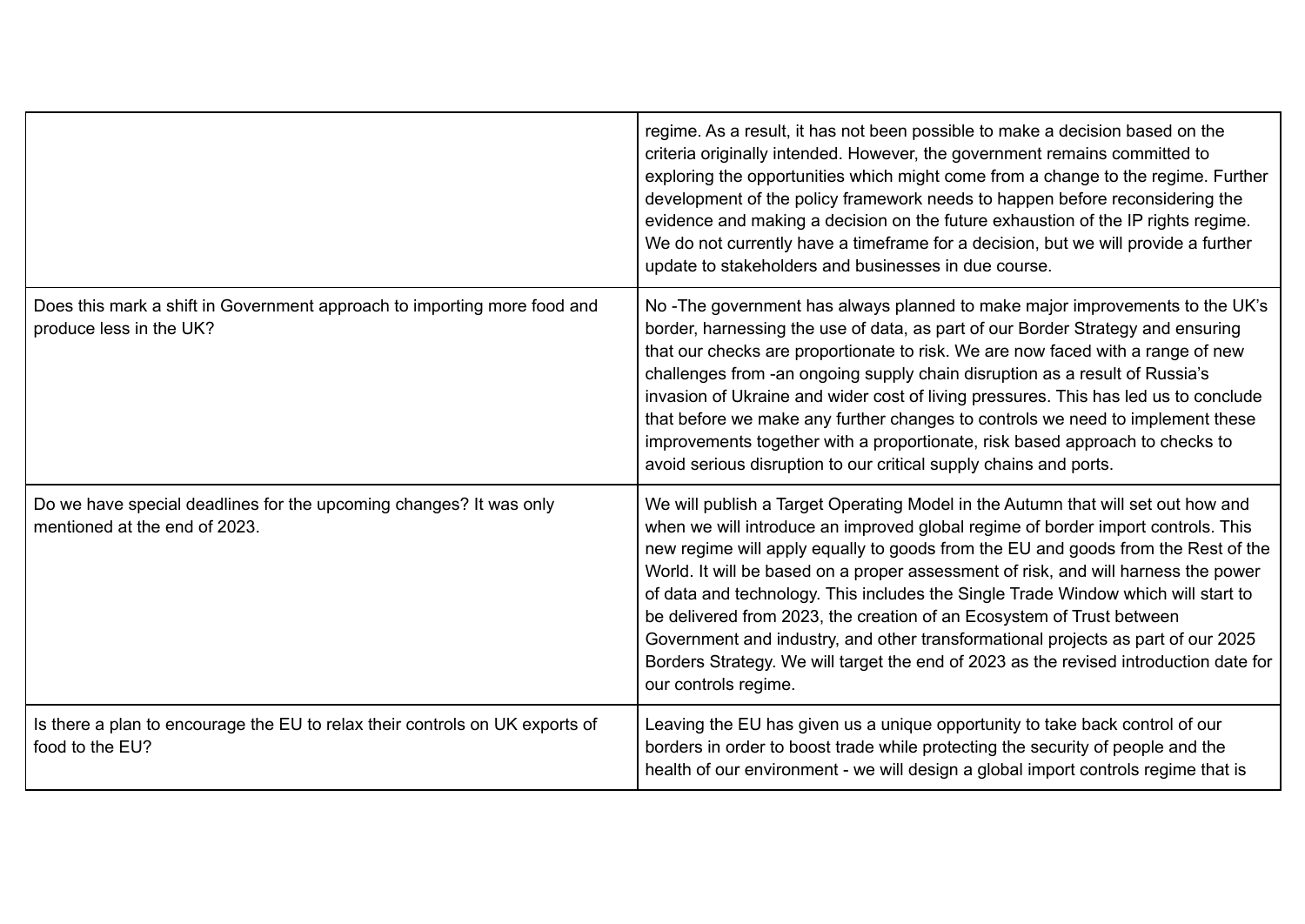|                                                                                                                                                                                                                                                                                                     | simple, efficient and effective and which is best suited to our own needs. We will<br>harness the benefits of digitalisation, make best use of data and adopt the latest<br>technology to ensure we maintain and enhance our world class biosecurity<br>standards. We will work with our trading partners, encouraging them to reciprocate,<br>so that UK exporters can enjoy the same benefits.                                                                                                                                                                                                                                                                                                                                                                                                                                                             |
|-----------------------------------------------------------------------------------------------------------------------------------------------------------------------------------------------------------------------------------------------------------------------------------------------------|--------------------------------------------------------------------------------------------------------------------------------------------------------------------------------------------------------------------------------------------------------------------------------------------------------------------------------------------------------------------------------------------------------------------------------------------------------------------------------------------------------------------------------------------------------------------------------------------------------------------------------------------------------------------------------------------------------------------------------------------------------------------------------------------------------------------------------------------------------------|
| If we are going to improve the whole system to electronically link details of all<br>imports and exporters, is it a wish that import/export companies like ourselves<br>will be able to drill down from documents such as the Postponed VAT report<br>down to the import/export entry held by HMRC? | It has always been our intention to use technology and data insight to make border<br>requirements simpler to comply with. We are already working with industry to<br>deliver programmes, such as the UK Single Trade Window, to deliver this ambition.                                                                                                                                                                                                                                                                                                                                                                                                                                                                                                                                                                                                      |
| Would the sanitary certificate ever be put in place? Would it be at the end at<br>the TCA agreement in 2027?                                                                                                                                                                                        | The government has always planned to make major improvements to the UK's<br>border, harnessing the use of data, as part of our Border Strategy and ensuring<br>that our controls are proportionate to risk. We are now faced with a range of new<br>challenges from ongoing supply chain disruption as a result of Russia's invasion of<br>Ukraine and wider cost of living pressures. This has led us to conclude that before<br>we make any further changes to controls we need to implement these<br>improvements together with a proportionate, risk based approach to controls to<br>avoid serious disruption to our critical supply chains and ports. We can do this<br>precisely because we now have the power to decide how we manage our own<br>border. We will target the end of 2023 as the revised introduction date for our<br>controls regime. |
| Will the rule change the Rx Medicine shipment and regulation between<br>England and NI?                                                                                                                                                                                                             | No -this decision does not affect the Government's position on, or the operation of,<br>the Northern Ireland Protocol. The UK Government is committed to ensuring that<br>goods continue to move from Northern Ireland to Great Britain with as little friction<br>as possible. Since 1 January 2021, all goods in free circulation in Northern Ireland<br>moving directly from Northern Ireland to Great Britain qualify for unfettered access<br>so long as they are not moved for an avoidance purpose. There are some limited<br>exceptions for goods subject to international obligations binding on the UK and the                                                                                                                                                                                                                                     |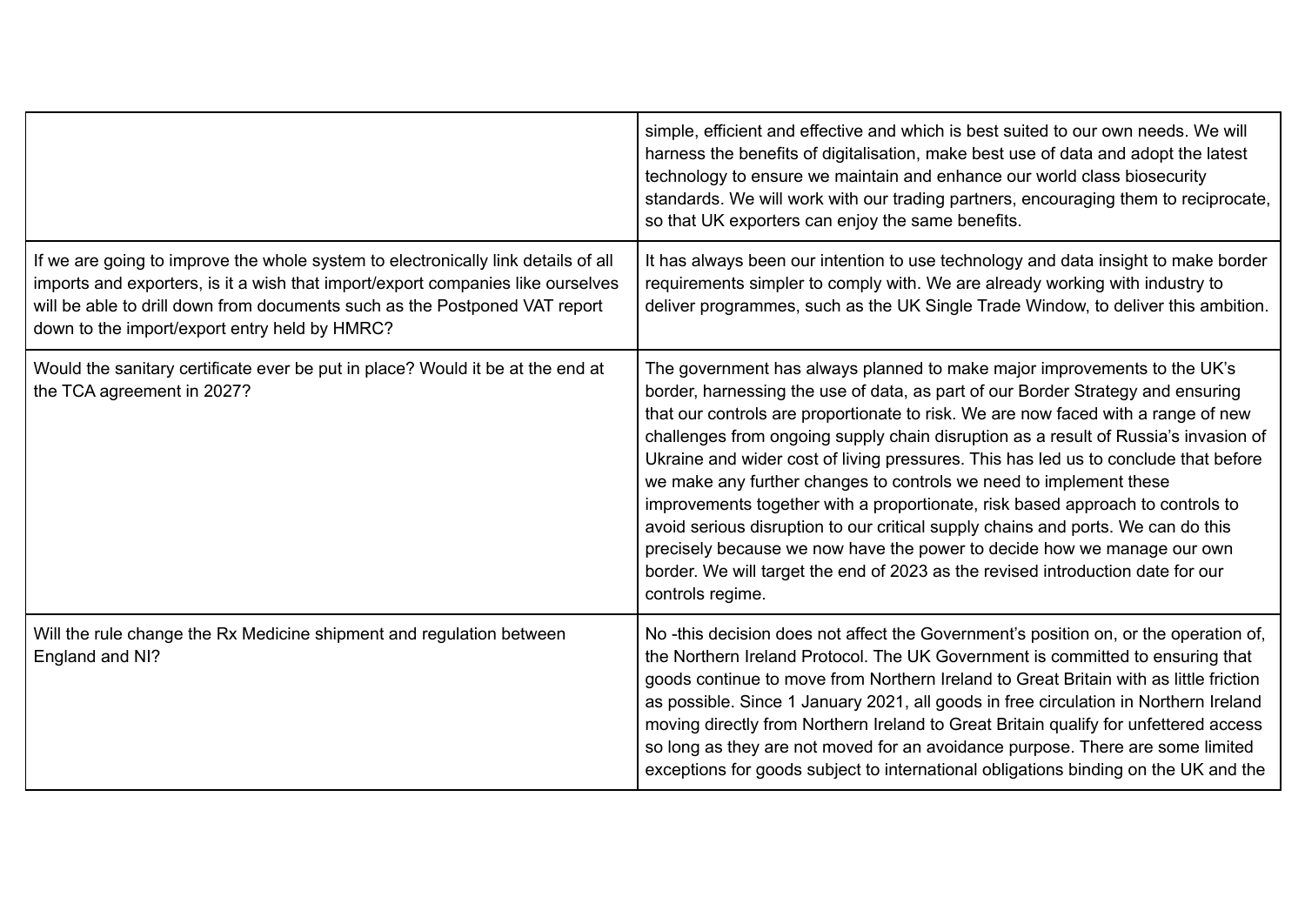|                                                                                                                                                                                                          | $EU$ – such as the movement of endangered species – or goods under a customs<br>special procedure. In December last year the Government decided to delay the<br>introduction of customs and SPS controls on the importation of goods from the<br>island of Ireland. This was done to ensure that traders in both Ireland and Northern<br>Ireland were not faced with further uncertainty while the Protocol arrangements<br>themselves are still under discussion and is in line with our commitments to<br>"unfettered access" for goods from Northern Ireland. It is important that we help<br>maintain space for the continued negotiations on the Protocol so, it is right that we<br>continue to keep them under review during negotiations. A further decision on<br>these arrangements will be made shortly.                                                                                                                                                                                                                                                                                                                                                                                                                                                                                                                                                                                                                         |
|----------------------------------------------------------------------------------------------------------------------------------------------------------------------------------------------------------|---------------------------------------------------------------------------------------------------------------------------------------------------------------------------------------------------------------------------------------------------------------------------------------------------------------------------------------------------------------------------------------------------------------------------------------------------------------------------------------------------------------------------------------------------------------------------------------------------------------------------------------------------------------------------------------------------------------------------------------------------------------------------------------------------------------------------------------------------------------------------------------------------------------------------------------------------------------------------------------------------------------------------------------------------------------------------------------------------------------------------------------------------------------------------------------------------------------------------------------------------------------------------------------------------------------------------------------------------------------------------------------------------------------------------------------------|
| Does this statement impact the requirements of the Northern Ireland Protocol<br>and can we expect any further changes in relation to the protocol (I am asking<br>specifically in relation to medicines) | This decision does not affect the Government's position on, or the operation of, the<br>Northern Ireland Protocol. The UK Government is committed to ensuring that<br>goods continue to move from Northern Ireland to Great Britain with as little friction<br>as possible. Since 1 January 2021, all goods in free circulation in Northern Ireland<br>moving directly from Northern Ireland to Great Britain qualify for unfettered access<br>so long as they are not moved for an avoidance purpose. There are some limited<br>exceptions for goods subject to international obligations binding on the UK and the<br>$EU$ – such as the movement of endangered species – or goods under a customs<br>special procedure. In December last year the Government decided to delay the<br>introduction of customs and SPS controls on the importation of goods from the<br>island of Ireland. This was done to ensure that traders in both Ireland and Northern<br>Ireland were not faced with further uncertainty while the Protocol arrangements<br>themselves are still under discussion and is in line with our commitments to<br>"unfettered access" for goods from Northern Ireland. It is important that we help<br>maintain space for the continued negotiations on the Protocol so, it is right that we<br>continue to keep them under review during negotiations. A further decision on<br>these arrangements will be made shortly. |
| Technology in terms of electronic certification is key for both our imports and                                                                                                                          | We will set out in more detail in the Target Operating Model but our new approach                                                                                                                                                                                                                                                                                                                                                                                                                                                                                                                                                                                                                                                                                                                                                                                                                                                                                                                                                                                                                                                                                                                                                                                                                                                                                                                                                           |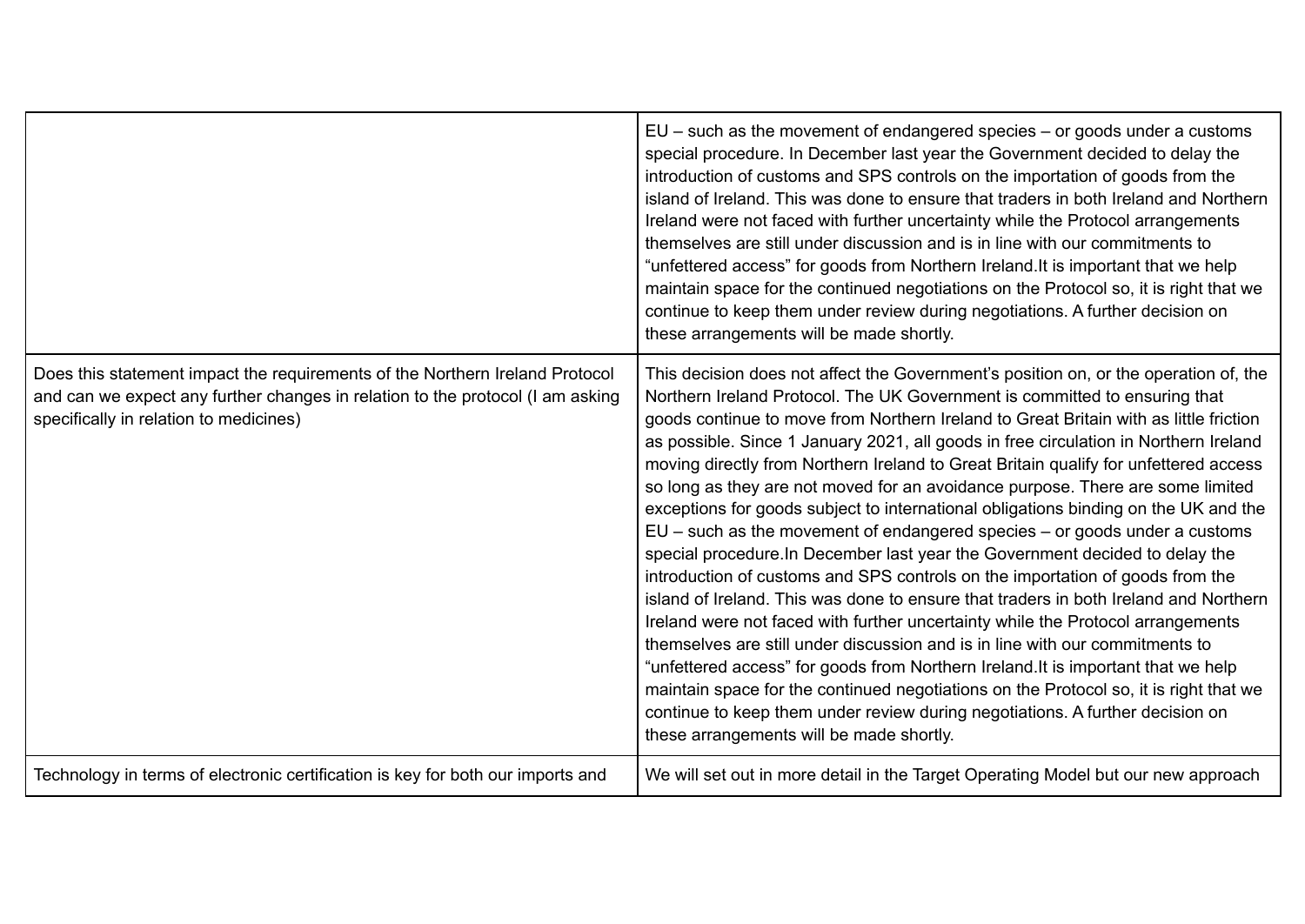| our exports. Can you comment on commitments to introducing full electronic<br>certification for exports to the EU? For meat we need imports and exports to<br>ensure carcass balance. | to controls will aim to create a seamless new 'digital' border, where technologies<br>and real-time data will cut queues and smooth trade. This new approach will<br>ensure that we implement controls in a way which supports businesses.                                                                                                                                                                                                                                                                                                                                                                                                                                                                                                                                                                                                                                                                                                                                                                                                                                                                                                                                                                                                                                                                                                                                                                                                  |
|---------------------------------------------------------------------------------------------------------------------------------------------------------------------------------------|---------------------------------------------------------------------------------------------------------------------------------------------------------------------------------------------------------------------------------------------------------------------------------------------------------------------------------------------------------------------------------------------------------------------------------------------------------------------------------------------------------------------------------------------------------------------------------------------------------------------------------------------------------------------------------------------------------------------------------------------------------------------------------------------------------------------------------------------------------------------------------------------------------------------------------------------------------------------------------------------------------------------------------------------------------------------------------------------------------------------------------------------------------------------------------------------------------------------------------------------------------------------------------------------------------------------------------------------------------------------------------------------------------------------------------------------|
| Impact of announcement on GB to NI trade?                                                                                                                                             | This decision does not affect the Government's position on, or the operation of, the<br>Northern Ireland Protocol. The UK Government is committed to ensuring that<br>goods continue to move from Northern Ireland to Great Britain with as little friction<br>as possible. Since 1 January 2021, all goods in free circulation in Northern Ireland<br>moving directly from Northern Ireland to Great Britain qualify for unfettered access<br>so long as they are not moved for an avoidance purpose. There are some limited<br>exceptions for goods subject to international obligations binding on the UK and the<br>$EU$ – such as the movement of endangered species – or goods under a customs<br>special procedure. In December last year the Government decided to delay the<br>introduction of customs and SPS controls on the importation of goods from the<br>island of Ireland. This was done to ensure that traders in both Ireland and Northern<br>Ireland were not faced with further uncertainty while the Protocol arrangements<br>themselves are still under discussion and is in line with our commitments to<br>"unfettered access" for goods from Northern Ireland. It is important that we help<br>maintain space for the continued negotiations on the Protocol so, it is right that we<br>continue to keep them under review during negotiations. A further decision on<br>these arrangements will be made shortly. |
| So what controls are you putting in place for Farmers that the food standards<br>of meat coming in is the same level as our Farmers have to go through?                               | From 1 January 2021, the UK has put in place strict biosecurity controls on the<br>highest risk imports of animals, animal by-products, plants and plant products from<br>the EU. These controls on the highest risk goods will remain in place and we will<br>still be able to respond to changes in biosecurity risk. The UK government is<br>working towards a global risk-based biosecurity regime for all imports, which<br>harnesses the benefits of digitisation, makes the best use of available data and the<br>latest technology to ensure we maintain and enhance our world class biosecurity<br>standards. We also have established mechanisms in place to stop products from                                                                                                                                                                                                                                                                                                                                                                                                                                                                                                                                                                                                                                                                                                                                                   |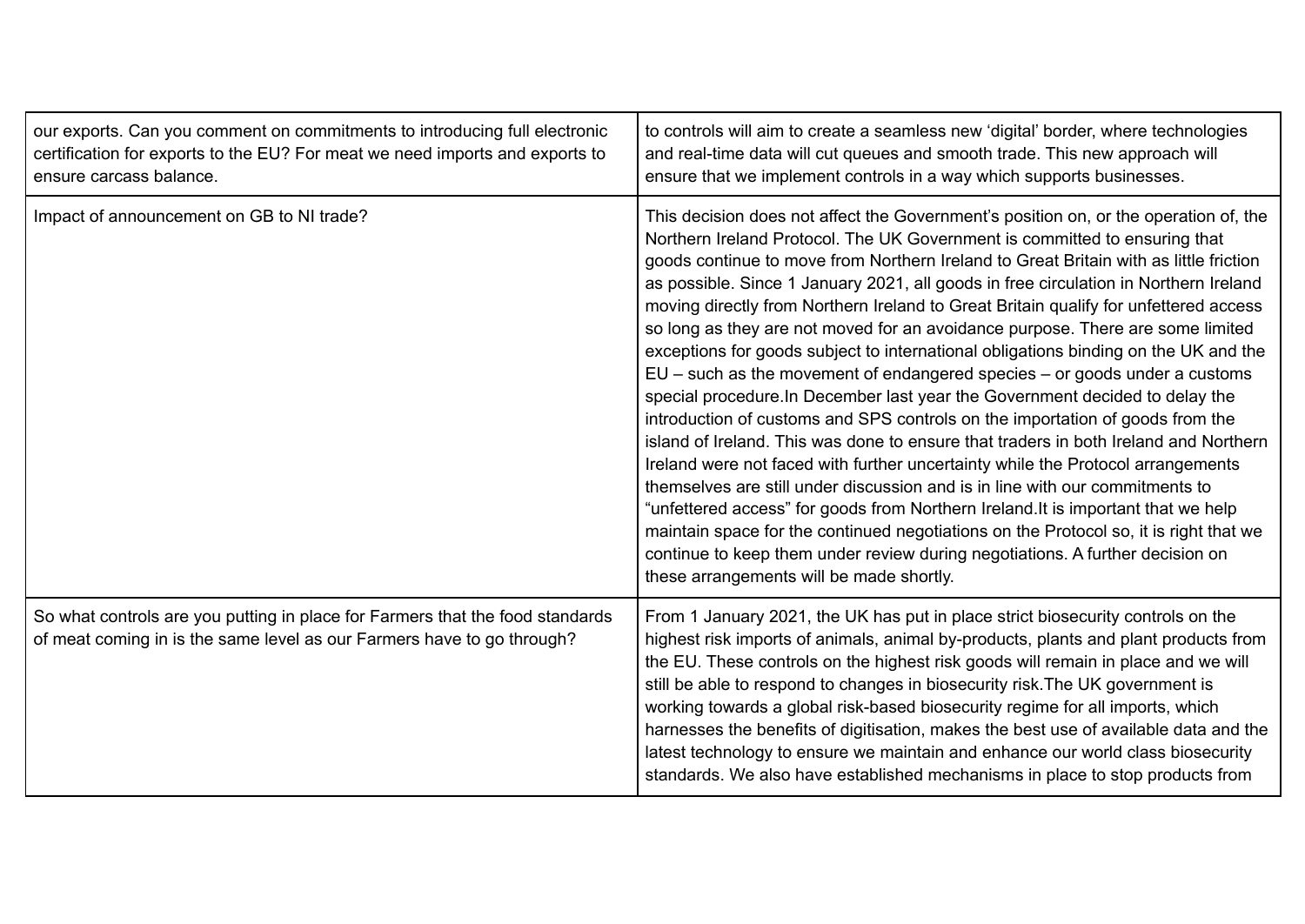|                                                                                                                                                                                   | being exported to GB from areas with a known pest or disease outbreak. We can<br>also use safeguarding measures to protect our biosecurity where we have<br>particular concerns and evidence about pest or disease risk. Given we have close<br>alignment and strong knowledge of the EU rules, we can continue to have a higher<br>degree of confidence in biosecurity associated with those imports as compared to<br>the rest of the world. We still have powers to check and seize non-compliant<br>products and deal with any pest or disease risk identified. |
|-----------------------------------------------------------------------------------------------------------------------------------------------------------------------------------|---------------------------------------------------------------------------------------------------------------------------------------------------------------------------------------------------------------------------------------------------------------------------------------------------------------------------------------------------------------------------------------------------------------------------------------------------------------------------------------------------------------------------------------------------------------------|
| When are you expecting to give out the new guidelines for 2023?                                                                                                                   | We will publish a Target Operating Model in the Autumn that will set out how and<br>when we will introduce an improved global regime of all border import controls. It<br>will be based on a proper assessment of risk, and will harness the power of data<br>and technology. We will target the end of 2023 as the revised introduction date for<br>our controls regime.                                                                                                                                                                                           |
| Could you confirm that the new system will look potentially different from the<br>current system?                                                                                 | We will publish a Target Operating Model in the Autumn that will set out how and<br>when we will introduce an improved global regime of all border import controls. It<br>will be based on a proper assessment of risk, and will harness the power of data<br>and technology.                                                                                                                                                                                                                                                                                       |
| What level of engagement can industry expect on the development of the<br><b>Target Operating Model?</b>                                                                          | We will publish a Target Operating Model in the Autumn that will set out how and<br>when we will introduce an improved global regime of border import controls. The<br>new Target Operating Model will be based on a better assessment of risk and will<br>harness the power of data and technology. We will be engaging with industry<br>throughout the process.                                                                                                                                                                                                   |
| No need for us to tell the EU companies to prepare for Export Health<br>Certificates etc as we are doing to the EU right now? The message is: "Just<br>stop preparations", right? | We recognise some businesses, both in the UK and EU, have taken time to<br>prepare but we want to minimise disruption to industry in the long term and ensure<br>we are supporting supply chains and minimising the risk of disruption at ports. We<br>will engage with businesses in both the UK and EU on the future implementation of<br>controls to ensure that any future controls are implemented in the most streamlined<br>way harnessing the power of technology and minimising burdens on business. This                                                  |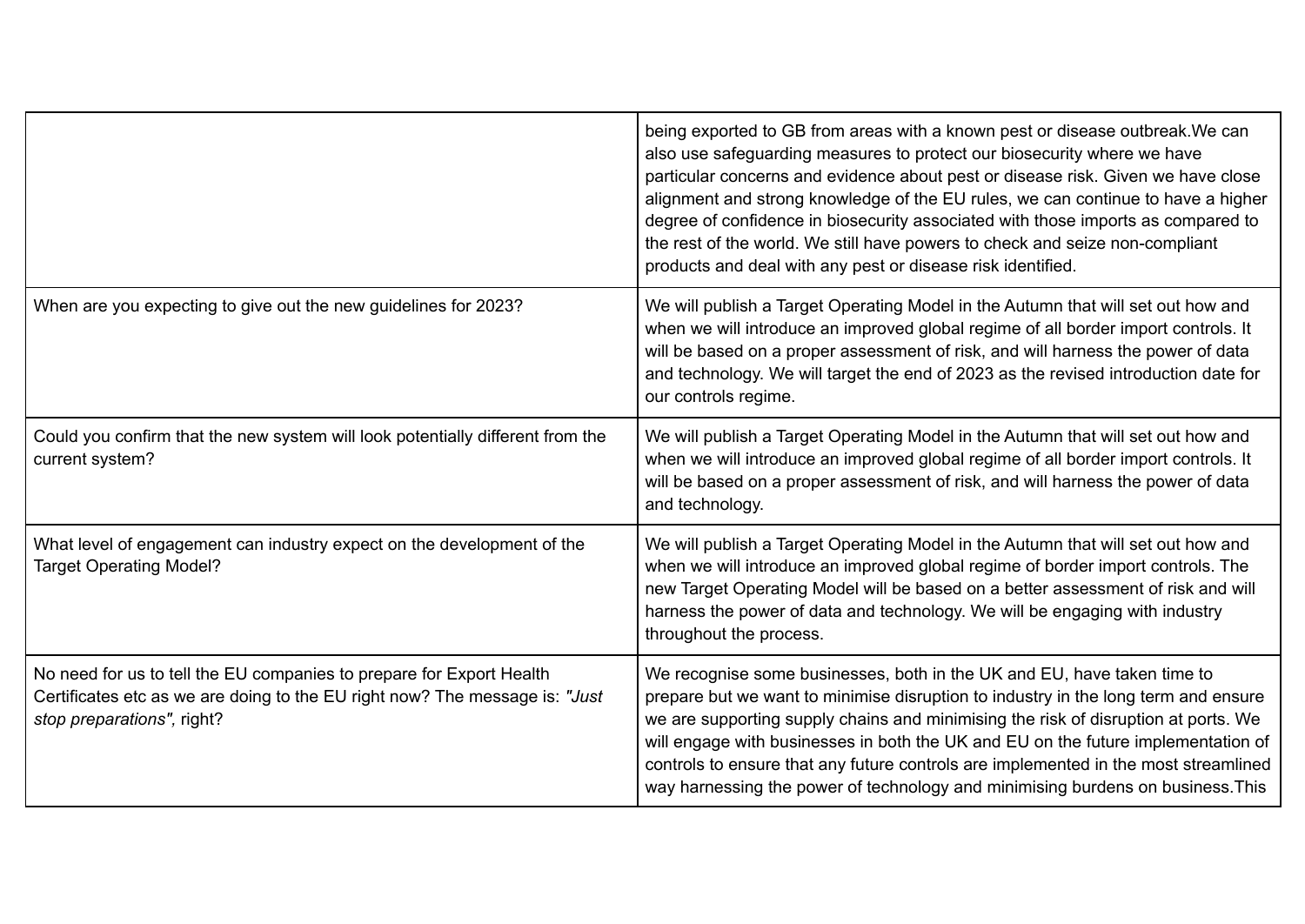|                                                                                                                                       | is about not adding unnecessary burdens onto traders and consumers when it is in<br>our gift not to do so. We have had regular engagement with Member States (MS)<br>on their progress to obtain sufficient certifier capacity to deal with the import<br>controls. We recognise the time and resources MS have devoted to recruit and<br>train staff. We also recognise that businesses, both in the UK and EU, have taken<br>time to prepare but we want to minimise disruption to industry in the long term and<br>ensure we are supporting supply chains and ports. We will engage with MS and<br>businesses in both the UK and EU on the future implementation of controls to<br>ensure that any future controls are implemented in the most streamlined way<br>harnessing the power of technology and minimising burdens on business.                                                                              |
|---------------------------------------------------------------------------------------------------------------------------------------|--------------------------------------------------------------------------------------------------------------------------------------------------------------------------------------------------------------------------------------------------------------------------------------------------------------------------------------------------------------------------------------------------------------------------------------------------------------------------------------------------------------------------------------------------------------------------------------------------------------------------------------------------------------------------------------------------------------------------------------------------------------------------------------------------------------------------------------------------------------------------------------------------------------------------|
| If there are not going to be any SPS controls for at least 18 months, why is<br>there still a need to pre-notify shipments on IPAFFS? | All existing requirements introduced on 01 January 2022 such as the need for<br>customs declarations and the pre-notification on IPAFFS for SPS goods still apply.                                                                                                                                                                                                                                                                                                                                                                                                                                                                                                                                                                                                                                                                                                                                                       |
| Will the November changes also be shelved for now?                                                                                    | Yes -No further import controls (01 July, 01 September and 01 November) on EU<br>goods will be introduced this year.                                                                                                                                                                                                                                                                                                                                                                                                                                                                                                                                                                                                                                                                                                                                                                                                     |
| What impact does delaying import controls have on the UK's biosecurity?                                                               | From 01 January 2021, the UK has put in place strict biosecurity controls on the<br>highest risk imports of animals, animal by-products, plants and plant products from<br>the EU. These controls on the highest risk goods will remain in place and we will<br>still be able to respond to changes in biosecurity risk.<br>The UK government is working towards a global risk-based biosecurity regime for<br>all imports, which harnesses the benefits of digitisation, makes the best use of<br>available data and the latest technology to ensure we maintain and enhance our<br>world class biosecurity standards.<br>We also have established mechanisms in place to stop product from being<br>exported to GB from areas with a known pest or disease outbreak.<br>We can also use safeguarding measures to protect our biosecurity where we have<br>particular concerns and evidence about pest or disease risk. |